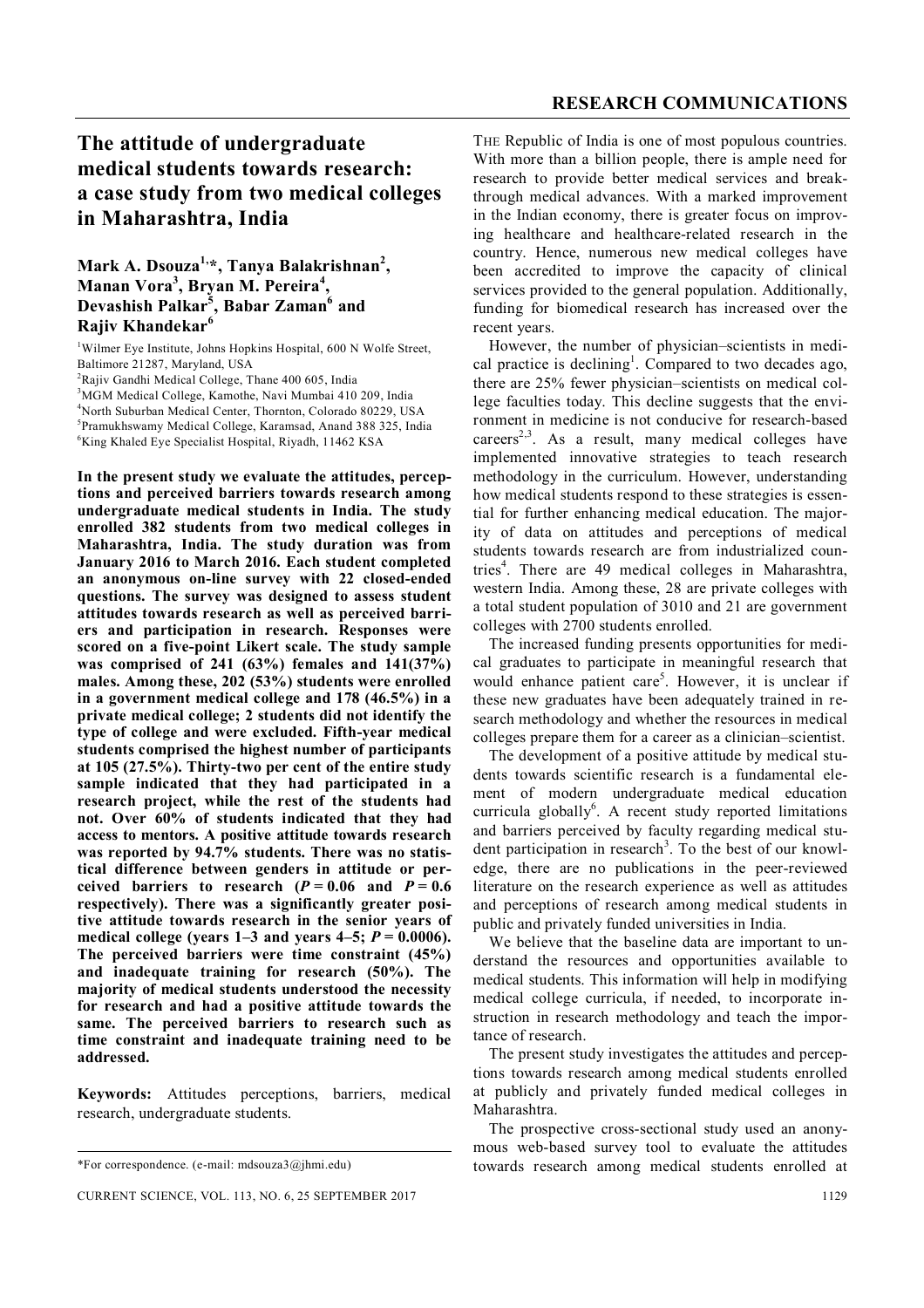### RESEARCH COMMUNICATIONS

privately funded medical colleges compared to those in publicly funded medical colleges. The study was approved by the Johns Hopkins Institutional Review Board and the Review Boards from the participating institutions in India. The study survey was administered over a period of two months from January to March 2016. The study was coordinated with local investigators at the Rajiv Gandhi Medical College, Mumbai and Mahatma Gandhi Medical College Navi Mumbai. The former is a government-funded medical college and the latter is a private medical college. Study participants were first to fifth year students in either medical college. Students enrolled in postgraduate programmes or fellowship programmes were excluded. The survey was administered via an e-mail invitation by the site administrators to all medical students in both colleges. Consent for participation in the study was obtained electronically prior to completing the questionnaire.

Study sample size calculation were performed as follows. To achieve 95% confidence interval and 7% margin of error with study design effect of two among a population of 5710 medical students per year in Maharashtra, at least 350 students were needed for the survey. One senior researcher and one medical student from each medical college were the field investigators for this study.

The questionnaire used in this study was previouslyvalidated<sup>1</sup>. The logistics of web-based survey and language content of the survey were previously tested and considered acceptable in a previous publication<sup>1</sup>. No changes were made to the survey for this study.

The survey was administered with Lime Survey software<sup>7</sup>. The data collected in the survey included basic demographic information, gender, private or public medical college, location of medical college and current year of medical college training. The survey consisted of 22 questions addressing the attitude and research resources available to medical students. Each question was graded with a five-point Likert response scale as follows: +2, I completely agree;  $+1$ , I agree; 0, I do not know;  $-1$ , I disagree, and –2, I completely disagree. Table 1 presents a copy of the survey.

Only completed survey responses were included in the analyses for this study. Descriptive and correlative statistics were used to review the students' responses and analyse the study outcomes;  $P \le 0.05$  was considered statistically significant. The program OpenEpi was used for comparison of mean score between male and female students and calculated difference of mean, its 95% confidence interval and two-sided *P* values.

A total of 382 students participated in the survey; 2 students were excluded from the study since they did not respond to the question on the type of college they were enrolled; therefore, total number of students included in analysis was 380; of these, 202 (53%) were from a government medical college and 178 (46.5%) were from a private medical college. Also, 241 (63%) were females and 141 (37%) were males. Thirty-seven students (9.7%)

from the first year,  $90$   $(23.6%)$  from the second year,  $49$  $(12.8\%)$  from the third year, 101  $(26.4\%)$  from the fourth year and 105 (27.5%) from the fifth year responded to the survey. It may be noted that the proportion of female and male medical students that responded to the survey was reflective of the percentage of female and male medical students admitted to the respective medical colleges. Table 2 summarizes the responses of the medical students participating in the survey. There was no statistically significant difference in the response rate between students from either college  $(P = 0.5)$ . There was no difference in the attitude, perception of barriers and practice of research between the two colleges ( $P = 0.8$ ). Table 3 provides a comparison of responses based on gender. There was no statistical difference in attitude, perception of barriers and practice of research between the two genders.

Fifth year medical students comprised the greatest proportion of participants (27.5%) and 9.7% of the participants were first-year medical students. A total of 32% of the entire study sample indicated that they had participated in a research project during medical college and 260 (68%) had not participated (Table 2). Most research did not result in a peer-reviewed publication with only 9 (2.4%) responding that the project was published.

Approximately 50% of participants felt that research helped in obtaining a good residency programme and in achieving their career goals. Approximately 20% were unsure of the role of research in career development.

Over 80% of the students agreed that research would personally interest them and 70% of respondents felt that research was relevant to medical care in India. Over 60% of the students responded that research should be a mandatory part of their curriculum. Approximately 45% of students responded that time was a barrier to participate in research. Furthermore, approximately 50% of the participants indicated that training in research methods was inadequate and they were poorly trained in performing literature searches. Over 60% of the students felt that they had easy access to research mentors, but were unsure of the rewards/recognition that they may receive for performing research. About half of the students felt that they had an opportunity to share their outcomes and if the research was published, 45% responded that they were given co-authorship. The responses to the latter questions must be taken in balance, since most of the respondents did not participate in research in the survey.

A positive attitude towards research was reported by 94.7% of participants. The attitude  $(P = 0.06)$  and perceived barriers  $(P = 0.6)$  were not significantly different in male and female participants. There was a statistical difference in attitude towards research by the number of years in medical college, between years 1–3 and years 4– 5 ( $P = 0.0006$ ). Fourth and fifth year students, i.e. senior students had a more positive attitude to research. The perceived barriers were time constraint (45%) and inadequate training for research (50%).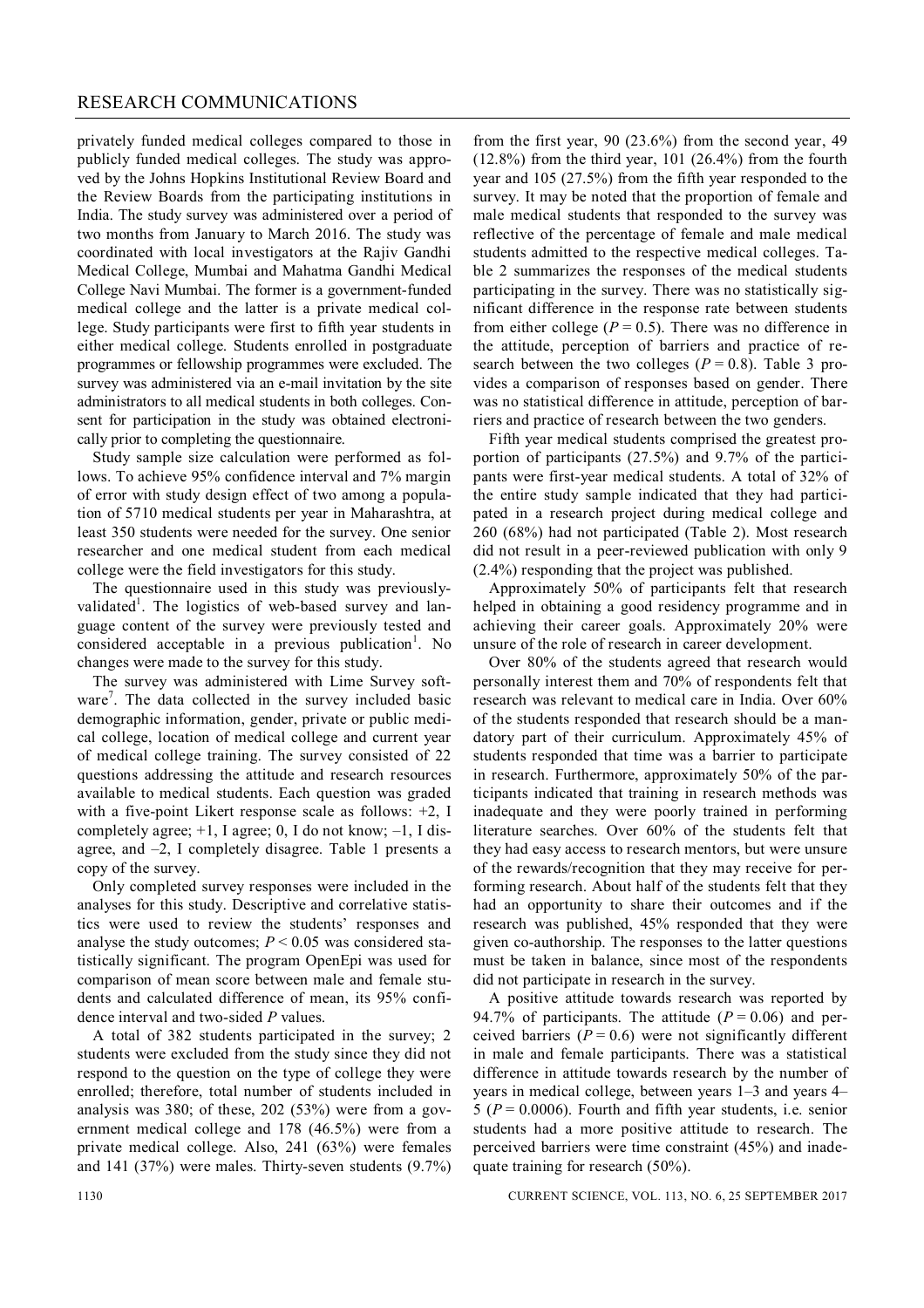|                                                                                                                                                                                                               | Gender     | Male                  | Female           |                  |              |                           |
|---------------------------------------------------------------------------------------------------------------------------------------------------------------------------------------------------------------|------------|-----------------------|------------------|------------------|--------------|---------------------------|
|                                                                                                                                                                                                               | Student of | $M1($ Ist<br>Year)    | M2(2nd)<br>Year) | M3(3rd)<br>Year) | M4(4th Year) | M5 (5th<br>Year)          |
| <b>Ouestion</b>                                                                                                                                                                                               | Yes        |                       |                  | No               |              | I don't know              |
| Have you participated in any research<br>project?                                                                                                                                                             |            |                       |                  |                  |              |                           |
| Have you performed/participated in<br>research project in medical school?                                                                                                                                     |            |                       |                  |                  |              |                           |
| Have you published a research paper as a<br>1st author in a peer review journal?                                                                                                                              |            |                       |                  |                  |              |                           |
| Have you published a research paper as a<br>co-author in a peer review journal?                                                                                                                               |            |                       |                  |                  |              |                           |
| Do you agree that the medical education at<br>your school provides you with adequate<br>training tools to conduct research?                                                                                   |            |                       |                  |                  |              |                           |
| Question                                                                                                                                                                                                      |            | I completely<br>Agree | I Agree          | I don't know     | I disagree   | I completely<br>disagree. |
| Research will help me enter a good residency<br>postgraduate training program of my choice.<br>Research will help me with my long-term career goals.<br>I am/would like to be involved in research because of |            |                       |                  |                  |              |                           |
| personal interest.                                                                                                                                                                                            |            |                       |                  |                  |              |                           |
| Research is relevant to medical education in my country<br>Research should be mandatory requirement in the                                                                                                    |            |                       |                  |                  |              |                           |
| medical school curriculum.                                                                                                                                                                                    |            |                       |                  |                  |              |                           |
| Medical students in my school have sufficient time to<br>perform research.                                                                                                                                    |            |                       |                  |                  |              |                           |
| Medical students in my school are provided sufficient<br>training in research methodology.                                                                                                                    |            |                       |                  |                  |              |                           |
| My medical school provides me sufficient training to<br>perform literature searches independently.                                                                                                            |            |                       |                  |                  |              |                           |
| Medical students in my school have easy access to<br>mentors/advisors to conduct research.                                                                                                                    |            |                       |                  |                  |              |                           |
| My mentor/advisor (If I have one) provides students<br>adequate opportunities for participating in research                                                                                                   |            |                       |                  |                  |              |                           |
| Medical students in my school are provided an<br>opportunity to share their research outcomes through<br>local, regional, national or international presentations.                                            |            |                       |                  |                  |              |                           |
| Medical students in my school are provided an<br>opportunity to participate as authors in research<br>publication.                                                                                            |            |                       |                  |                  |              |                           |
| The contributions of medical students are acknowledged<br>by research faculty principal investigators.                                                                                                        |            |                       |                  |                  |              |                           |

#### **Table 1.** Survey questions

Your completion of this survey or questionnaire will serve as your consent to be in this research study

Historically, medical students have made some fundamental discoveries by research. For example, in 1869, a 22-year-old German medical student, Paul Langerhans discovered the Islets of Langerhans. Charles H. Best played a pivotal role in the discovery of insulin when he was a student<sup>8</sup>. Hence research by medical students can result in potentially ground-breaking advances.

In the present study, a large majority, i.e. over 80% of medical students agreed that research would personally interest them and 70% felt that research was relevant to medical care in India. This is similar to another study in India, where 81.7% of the responders felt research was essential for medical students to change their perceptions regarding medicine<sup>9</sup>. It has been shown that research has actually helped understand medicine better. It helps medical students to develop core clinical skills, especially

in the areas of diagnostic reasoning, communication and physical examination<sup>9</sup>. Similar outcomes were present in a Canadian study of three medical colleges which reported that majority (83%) of students felt participation in research was valuable for medical education<sup>1</sup>. Over 60% students felt that research should be a mandatory component of the curriculum in medical colleges in India. The two medical colleges surveyed had no research curriculum. This indicates that some reforms in the medical curriculum would be beneficial to improving research output from India. There is a need for medical educators to focus on the integration of specific training in research skills in all branches of undergraduate medical curriculum, so that these skills are perceived by undergraduates to be relevant to the routine practice of all doctors, and not just those engaged in full-time research $10$ .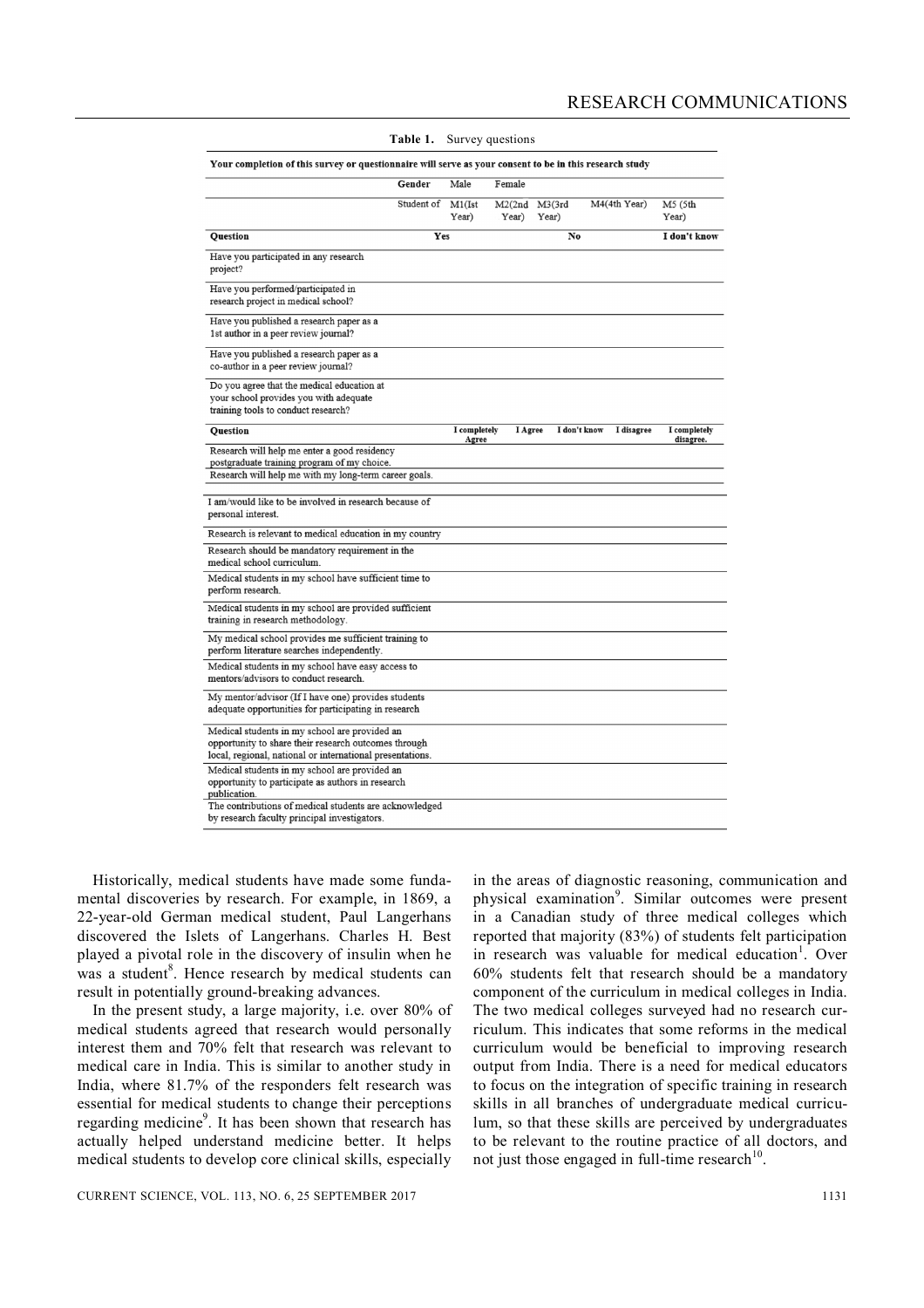### RESEARCH COMMUNICATIONS

|                        | Response          | Private medical college ( $n = 179$ ) |            | Government-medical college ( $n = 203$ ) |            |                 |
|------------------------|-------------------|---------------------------------------|------------|------------------------------------------|------------|-----------------|
| Parameter              |                   | Number                                | Percentage | Number                                   | Percentage | Validation      |
| Attitude               | Strongly negative | $\overline{2}$                        | 1.1        |                                          | 0.5        | $\chi^2 = 0.08$ |
|                        | Negative          | 12                                    | 6.7        | 11                                       | 5.4        | $df = 3$        |
|                        | Positive          | 108                                   | 60.3       | 128                                      | 63.1       | $P = 0.8$       |
|                        | Strongly positive | 56                                    | 31.3       | 62                                       | 30.5       |                 |
|                        | Missing           |                                       | 0.6        |                                          | 0.5        |                 |
| Perception of barriers | Strongly negative | 11                                    | 6.1        |                                          | 3.4        | $\chi^2 = 0.4$  |
|                        | Negative          | 97                                    | 54.2       | 122                                      | 60.1       | $df = 4$        |
|                        | Positive          | 60                                    | 33.5       | 70                                       | 34.5       | $P = 0.5$       |
|                        | Strongly positive | 10                                    | 5.6        | 3                                        | 1.5        |                 |
|                        | Missing           |                                       | 0.6        |                                          | 0.5        |                 |
| Practice of research   | Negative          | 44                                    | 15.8       | 49                                       | 24.1       | $\chi^2 = 0.2$  |
|                        | Equivocal         | 35                                    | 12.5       | 35                                       | 17.2       | $df = 3$        |
|                        | Positive          | 98                                    | 35.1       | 118                                      | 58.1       | $P = 0.6$       |

Table 2. Survey responses to attitudes to research among medical students enrolled in a government-funded medical school compared those enrolled in a privately funded medical school

 $\chi^2$ , Chi square value; df, Degrees of freedom;  $P < 0.05$  is statistically significant.

**Table 3.** Comparison of attitude of medical students towards research by gender

| Parameter              | Response          | Male $(n = 141)$ |              | Female $(n = 241)$ |            |                |
|------------------------|-------------------|------------------|--------------|--------------------|------------|----------------|
|                        |                   | Number           | Percentage   | Number             | Percentage | Validation     |
| Attitude               | Strongly negative | 2                | 1.4          |                    | 0.4        | $\chi^2 = 7.4$ |
|                        | Negative          | 12               | 8.5          | 11                 | 4.6        | $df = 3$       |
|                        | Positive          | 93               | 66           | 144                | 59.8       | $P = 0.06$     |
|                        | Strongly positive | 34               | 24.1         | 84                 | 34.9       |                |
|                        | Missing           | $\mathbf{0}$     | $\mathbf{0}$ |                    | 0.4        |                |
| Perception of barriers | Strongly negative | 8                | 5.7          | 10                 | 4.1        | $\chi^2 = 0.2$ |
|                        | Negative          | 82               | 58.2         | 137                | 56.8       | $df = 4$       |
|                        | Positive          | 45               | 31.9         | 85                 | 35.3       | $P = 0.6$      |
|                        | Strongly positive | 6                | 4.3          | 7                  | 2.9        |                |
|                        | Missing           | $\mathbf{0}$     | $\mathbf{0}$ | $\overline{2}$     | 0.8        |                |
| Practice of research   | Negative          | 40               | 28.4         | 53                 | 22         | $\chi^2 = 0.6$ |
|                        | Equivocal         | 21               | 14.9         | 49                 | 20.3       | $df = 3$       |
|                        | Positive          | 80               | 56.7         | 136                | 56.4       | $P = 0.4$      |
|                        | Missing           | $\mathbf{0}$     | $\mathbf{0}$ | $\overline{2}$     | 0.8        |                |

*P* < 0.05 is statistically significant.

There have been several studies indicating that including a research curriculum, whether short term or a standardized curriculum, makes the medical student more confident about a research carrier<sup>2,11</sup>. Infectious diseases still constitute the major disease burden in India; noncommunicable diseases like diabetes are on the rise and research is necessary for developing action plans for their control by future generations of medical professionals<sup>8</sup>. Thus we need to increase interest and change perceptions towards medical research in India.

We found that a greater number of students from the fourth and fifth years participated in the survey. This may be because two investigators for this study were enrolled in the fifth year and hence there was a better rapport with students in the fourth and fifth years. A study from Brazil found that the number of students involved in research increased from the first year, superseding those not in-

volved from year four onward, when involvement peaked. European studies confirm that most undergraduate research initiation takes years during two or three place<sup>12</sup>. However, there were statistical differences in attitude towards research between the senior classes (fourth and fifth years) versus the first–third year students  $(P = 0.0006)$ . This may be due to improved attitudes towards health research with increasing number of years at the medical college, an observation that has been made in other studies as well $1^{1,13}$ . There was a difference in the number of female respondents in the present study. This is likely due to the higher number of female medical students enrolled at both the medical colleges, with a female-to-male ratio of approximately 60.

Only 32% of students participated in research, of which 2.4% had a publication based on the project. This was in contrast to a similar study from Saudi Arabia,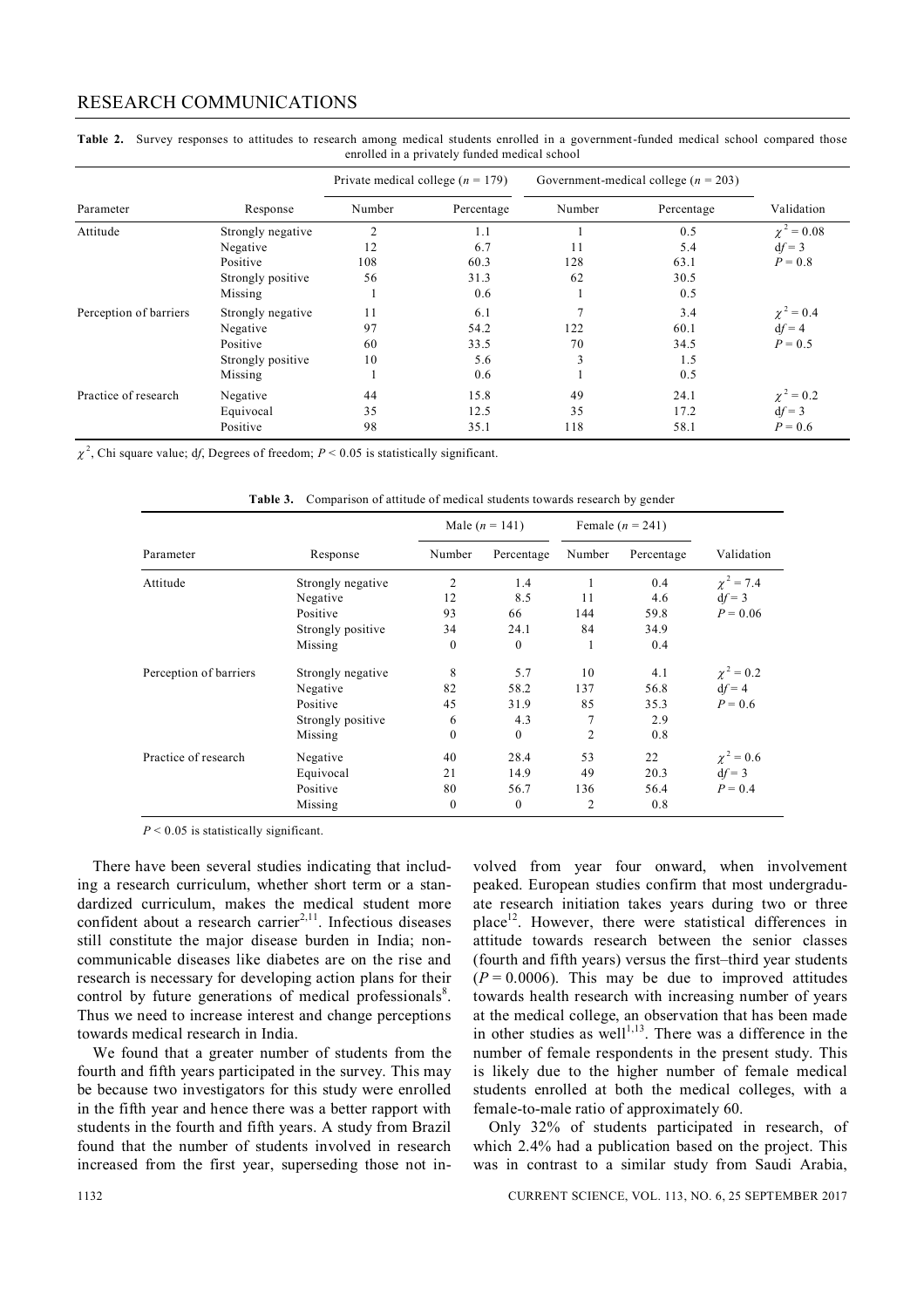| Response               | Response          | Number   | Percentage     | Number       | Percentage   |                 |
|------------------------|-------------------|----------|----------------|--------------|--------------|-----------------|
| Attitude               | Strongly negative |          | 0.6            | 2            | $\mathbf{1}$ | $\gamma^2 = 16$ |
|                        | Negative          | 3        | 1.7            | 20           | 9.8          | $df = 3$        |
|                        | Positive          | 103      | 58.5           | 134          | 65.4         | $P = 0.0006$    |
|                        | Strongly positive | 69       | 39.2           | 49           | 23.9         |                 |
|                        | Missing           | $\theta$ | $\theta$       | 1            | 0.5          |                 |
| Perception of barriers | Strongly negative | $\tau$   | $\overline{4}$ | 11           | 5.4          | $\chi^2 = 5.2$  |
|                        | Negative          | 90       | 51.1           | 129          | 62.9         | $df = 3$        |
|                        | Positive          | 71       | 40.3           | 59           | 28.8         | $P = 0.02$      |
|                        | Strongly positive |          | $\overline{4}$ | 6            | 2.9          |                 |
|                        | Missing           |          | 0.6            | $\mathbf{0}$ | $\mathbf{0}$ |                 |
| Practice of research   | Negative          | 40       | 22.7           | 53           | 25.9         | $\chi^2 = 0.5$  |
|                        | Equivocal         | 31       | 17.6           | 39           | 19           | $df = 3$        |
|                        | Positive          | 103      | 58.5           | 113          | 55.1         | $P = 0.5$       |
|                        | Missing           |          | 0.6            | $\mathbf{0}$ | $\mathbf{0}$ |                 |

**Table 4.** Comparison of attitude of medical students towards research by the number of years in medical school

*P* < 0.05 is statistically significant.

where 62.3% participated in research and 3.2% published their results<sup>14</sup>. A previous study from Canada reported that the majority of research-related activities were retrospective chart reviews or case reports, and not basic science projects<sup>1</sup>. However, we did not query the type of research activities in our survey. The low research output by medical students parallels analysis of the data in Index Medicus in 1998. Globally 416,561 papers were published, of which India's share was only 0.714% (2974 articles)<sup>15</sup>. Of the 5500-plus journals covered in PubMed, just 39 (0.71%) are from India. Similarly, in the EMBASE, there are 128 (1.71%) Indian journals. Global databases present similar numbers<sup>9</sup>.

Low rates of research participation are worrisome, since a decline in research can result in a lack of progress in medical advancements. For example, some specialties have expressed concern over the lack of basic science projects in medicine<sup>1,15,16</sup>.

Participants in the present study responded that barriers to research included time constraint (45% participants), inadequate training for research and literature searches (50% participants), and college support (40% participants). Students from Canadian medical colleges reported similar barriers<sup>1</sup>. Whether these concerns are endemic to medical curricula remains unknown and should be investigated. Our survey outcomes concur with those of Unnikrishanan *et al.*<sup>17</sup>, who reported that time was the main barrier to research for medical students in India. Time was also a significant barrier to research among Canadian medical students<sup>1</sup>. Time constraints to perform research in medical colleges seem to be a universal issue and solutions may have to be individually tailored after careful examination of the college curriculum.

There are some limitations to this study. The analyses are based on two medical colleges in only one province, which may not be indicative of the entire country. Additionally, the colleges were not randomly selected. How-

ever, this study provides data on the attitudes and perceptions towards research that can be used as a baseline by public health policy experts and instructors at medical colleges. Additionally, data from this study provide a baseline for comparison in future studies.

This study was undertaken to evaluate the attitudes of undergraduate medical students towards research in India. Majority of the medical students indicated that research would interest them and it was relevant to medical care in India. They also felt that research should be a mandatory component of the curriculum in medical colleges. There have been several studies demonstrating that including a research curriculum, whether short term or a standardized one, makes the medical student more interested in research. Only 2.4% of students published from India and 32% participated in research. The barriers such as time constraint, limited training and college support inhibited their ability to perform research.

- 5. http://icmr.nic.in/ijmr/2010/august/0814.pdf
- 6. Satyanarayana, K. and Sharma, A., Biomedical journals in India: some critical concerns. *Indian J. Med. Res*., 2010, **132**, 119–122.
- 7. https://www.limesurvey.org/en/ (last accessed on 2016).
- 8. Deo, M. G., Undergraduate medical students' research in India. *J. Postgrad. Med.*, 2008, **54**, 176–179.
- 9. Jimmy, R., Pallaty, P. L., Baliga, M. S. and Singh, A., Are medical students inclined to do research? *J. Clin. Diagn. Res.*, 2013, **7**(12), 2892–2895.

<sup>1.</sup> Siemens, D. R., Punnen, S., Wong, J. and Kanji, N., A survey on the attitudes towards research in medical school. *BMC Med. Educ*., 2010, **10**, 4; doi:1186/1472-6920-10-4.

<sup>2.</sup> Hren, D. *et al.*, Teaching research methodology in medical schools: students' attitudes towards and knowledge about science. *Med. Educ.*, 2004, **38**(1), 81–86.

<sup>3.</sup> Solomon, S. S., Tom, S. C., Pichert, J., Wasserman, D. and Powers, A. C., Impact of medical student research in the development of physician–scientists. *J. Invest. Med.*, 2002, **51**(3), 149–156.

<sup>4.</sup> Reinders, J. J., Kropmans, T. J. and Cohen-Schotanus, J., Extracurricular research experience of medical students and their scientific output after graduation. *Med. Educ.*, 2005, **39**, 237.